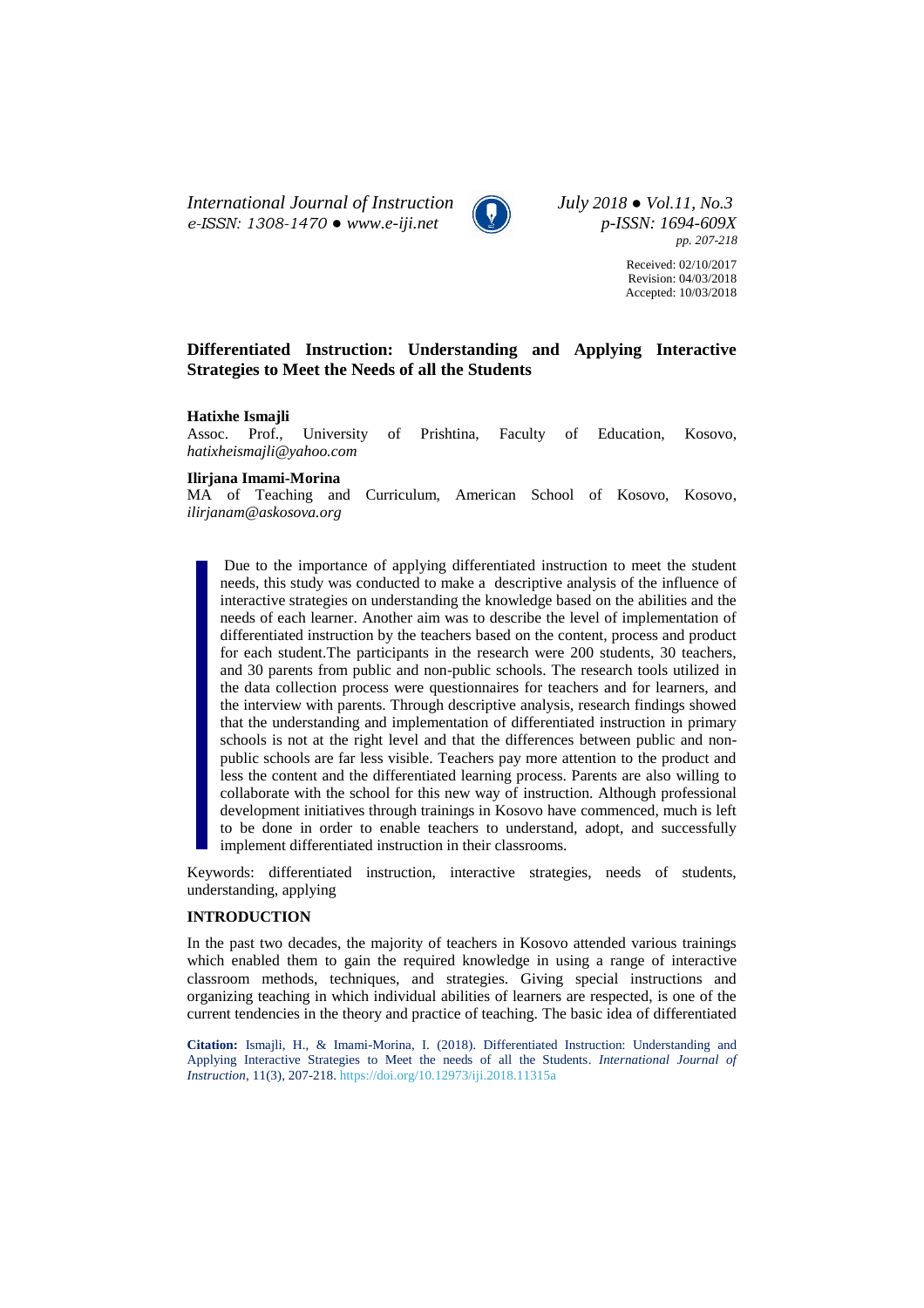instruction is that teachers need to take into consideration "not only the subject they teach, but the learners as well"(Wolfolk, 2009). Its implementation in the classroom derives from the learner diversity since all learners do not make progress at the same speed rate, or with same learning techniques, with same behavior, or interests, whereas "teachers make plans and adjustments to promote each child's individual development and learning as fully as possible"(Tomlinson, C. A. McTighe, J, 2006). Differentiated instruction requires from the teacher to be familiar with the curriculum and the learners' characteristics. Based on the new approach of the curriculum, the fact that "teaching styles should match learning styles  $(\ldots)$  being familiar with learners' learning styles we can organize the class to suit their individual needs (Marsh, 1994).

In order to organize and successfully implement differentiated teaching and learning, teachers should consider the learners' motives, abilities, interests, and learning styles(Mest, 2016).In this context, in Kosovo, although many reforms and curricular regulations have been designed based on providing an equal approach for each learner, the results have not been promising. The traditional non-differentiated approach which does not support the learners with different abilities is one of the factors that hinder its implementation. In syllabi the elements effected from differentiated learning are scarce. Compared to learners' abilities, textbooks in most cases are difficult and loaded with a great number of theoretical concepts. As such, they exceed learners' age-related information processing abilities and, consequently, hinder the implementation of differentiated instruction. However, deep understanding of learners serves the teachers as a sound basis upon which he/she organizes differentiated work. What teachers should be led by in selecting appropriate interactive strategies in implementing differentiated instruction effectively are learners' learning styles, interests, talents, and abilities, as well as their cultural background.

# **LITERATURE REVIEW**

Differentiated instruction comprises the constructive response to what learners know. This means matching students' approach to learning with the most appropriate pedagogy, curriculum aims and opportunities for displaying the acquired knowledge(Anderson T.R.& Schonborn K.J., 2008; Ellis, E., Gable, R. A., Gregg, M. & Rock, M. L., 2008).All learners do not have the same learning speed rate; therefore "the model of differentiated orientation requires that instructors are flexible in their approach towards teaching and adapt their syllabus and teaching to learners, and not adjust learners to the syllabus. All these require differentiation of the curriculum in effect. For all the learners who have learning difficulties, differentiation is seen as their instructors' responsibility (Vellutino, F.R., Scanclon, D. M., Small, S., & Fanuele, D.P., 2006).

There is abundant information on differentiated instruction which instructors may access in order to be informed regarding the implementation of its procedures. Instructors usually differentiate their teaching modifying one of the following: the content that learners learn, the process how learners will learn it and the final product, that is how the learners will demonstrate what they have learnt (Tomlinson, C. A., & Strickland, C. A., 2005). In order to achieve this, instructors need to consider learners' knowledge, preferences, and abilities, how they will be organized in order to learn (flexible group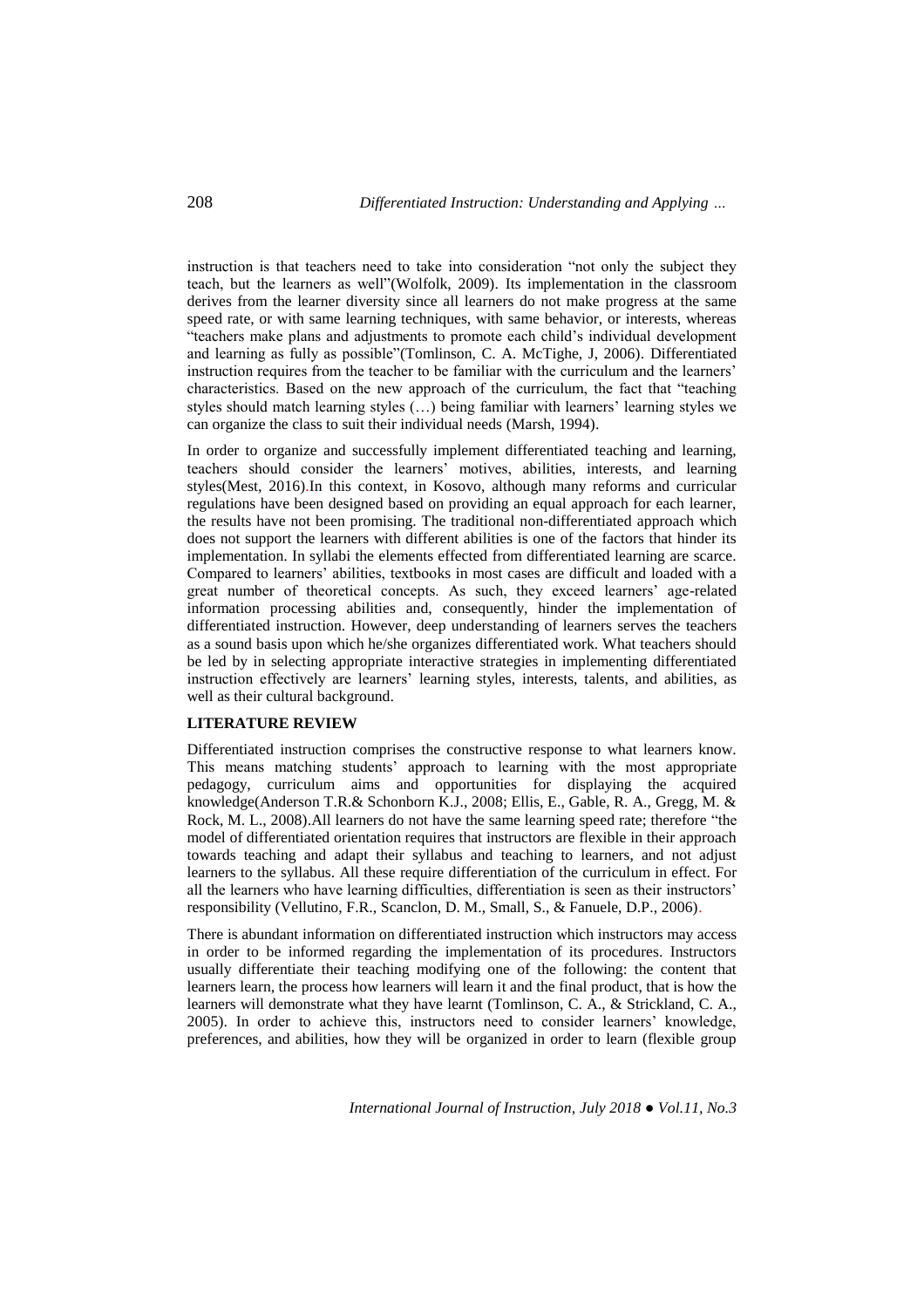arrangement based on common interests, topic, or ability), as well as important characteristics of evaluation procedures (Tomlinson, C. A. &Eidson, C. C., 2003). Authors have identified a number of factors that hinder differentiated instruction (VanTassel-Baska, J., & Stambaugh, T., 2005). According to them hindrance occurs due to lack of required conceptual knowledge to enable instructors to expand and differentiate certain fields of typical curricular content in order to approach all learners. Instructors should be careful in selecting the best strategies, as well as in applying them based on learners' cognition and learning styles. Consequently, school also has an important role in providing instructors opportunity for adapting the curriculum to the learners' needs.

Schools that aim at being successful in education of children need to take into account the learners' needs, interests, and their level of preparedness (NMSA, 1995). These schools will commence their success only then when they become aware and duly address these needs, interests, and learning modes.

Learners do not have the same level of development. Consequently, instructors need to put utmost effort so that learners demonstrate their success in different manners (Jackson, A., & Davis, G., 2000). The development and learning occur at different levels differing from child to child. In order to be more effective, instructors need to get to know the learners within groups. They should achieve this by using different methods, such as: observation, clinical interview, examination of children's work, interactive strategies in the classroom, group division, individual evaluation of the child, as well as discussions with their families.

#### **METHOD**

# **Study design and Objectives**

The current study utilized a quantitative design(Creswell, 2013). During the processing of data we have used descriptive statistics (the mean, median and the standard deviation) and the descriptive analytic methods (survey with students and instructors; interview with parents). This study applied one of the procedures, concurrent triangulation design procedure, but each data was analyzed separately.

The research includes three categories of respondents, teachers, students and parents of students. Teachers and students have completed the survey. We invited the parents of the students to the school and conducted a structured interview with them.

The research conducted in public and nonpublic schools aimed at analyzing the influence of interactive strategies in understanding information based on the abilities and the needs of each learner.

These included three objectives: (a) Analysis of interactive strategies implemented in differentiated instruction in public and nonpublic schools; (b) Describe the level of understanding and implementation of differentiated instruction by the teachers based on the content, process and product in public and nonpublic school; (c) Describe and compare the opinions of parents regarding the implementation of differentiated instruction in their children's schools.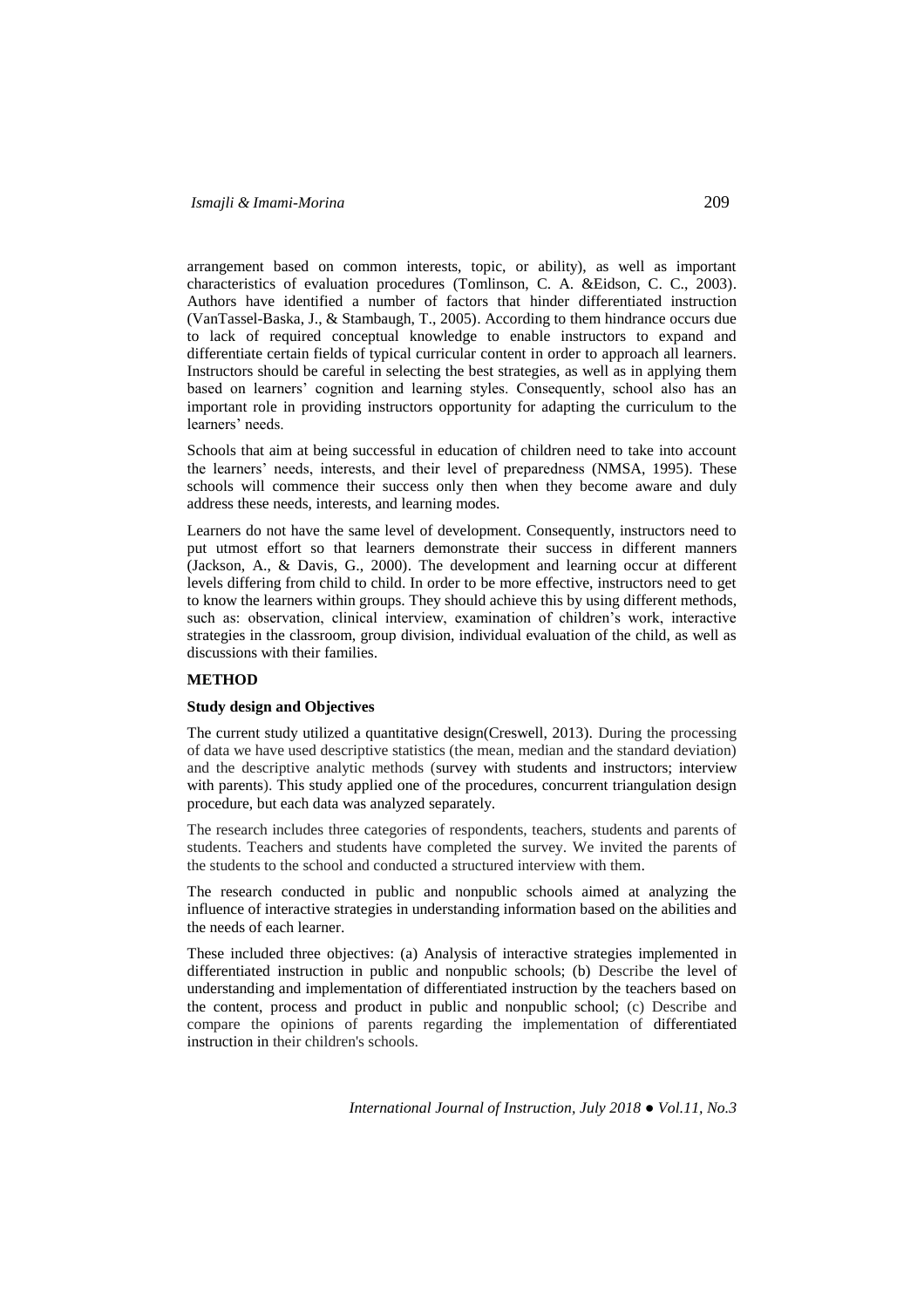# **Research questions**

Research questions which we were motivated by to conduct the research are:

Q1: Which are the interactive strategies that influence understanding of knowledge based on individual abilities and needs of learners in public and nonpublic schools?

Q2: To what extent is differentiated instruction applied and whether instructors have the required knowledge for applying differentiated instruction?

Q3: Are there differences in implementation of differentiated instructionby the teachers based on the content, process and product in public and nonpublic schools?

Q4: Are the parents satisfied with the implementation of differentiated in their children's schools?

#### **Participants**

In this study we participated in four primary schools located in Prishtina, the capital of Kosovo. Two of them are public schools where all students are Albanian and 2 nonpublic schools with students of different nationalities. The difference between these schools is that in public terms the conditions are not so favorable to implementing interactive strategies and also lack of teaching material and teaching technology. As far as non-public schools are concerned, the teaching conditions and facilities within the school are more advanced compared to public schools.

The research population sample consisted of 200 students, 30 instructors and 30 parents, out of which 120 students, 15 instructors and 15 parents were selected from public schools in Ismail Qemali and MetoBajraktari, while 80 students, 15 instructors , and 15 parents represented non-public schools, namely "American School of Kosovo" (ASK) and "Don Bosko" both in Pristina. All participants are randomly selected. The total research participants were 260 respondents(see the table below).

#### Table 1

| frequency |
|-----------|
| 80        |
| 120       |
| 15        |
| 15        |
| 15        |
| 15        |
|           |
|           |

The research population sample

#### **Instruments and procedure**

In this study, the instrument was a questionnaire for teachers, students and interviews with parents. Students and teachers after the completion of the lessons were subjected to the survey, while on the other side the parents were invited to attend the school to participate in the interview. The questionnaire for students was of a closed type. The students had 8closed questions with alternatives. The duration of this survey was 20 minutes. As far as the teacher questionnaire was concerned, it was divided into two sections:

(a) Understanding the Differentiated Instruction - 15 questions and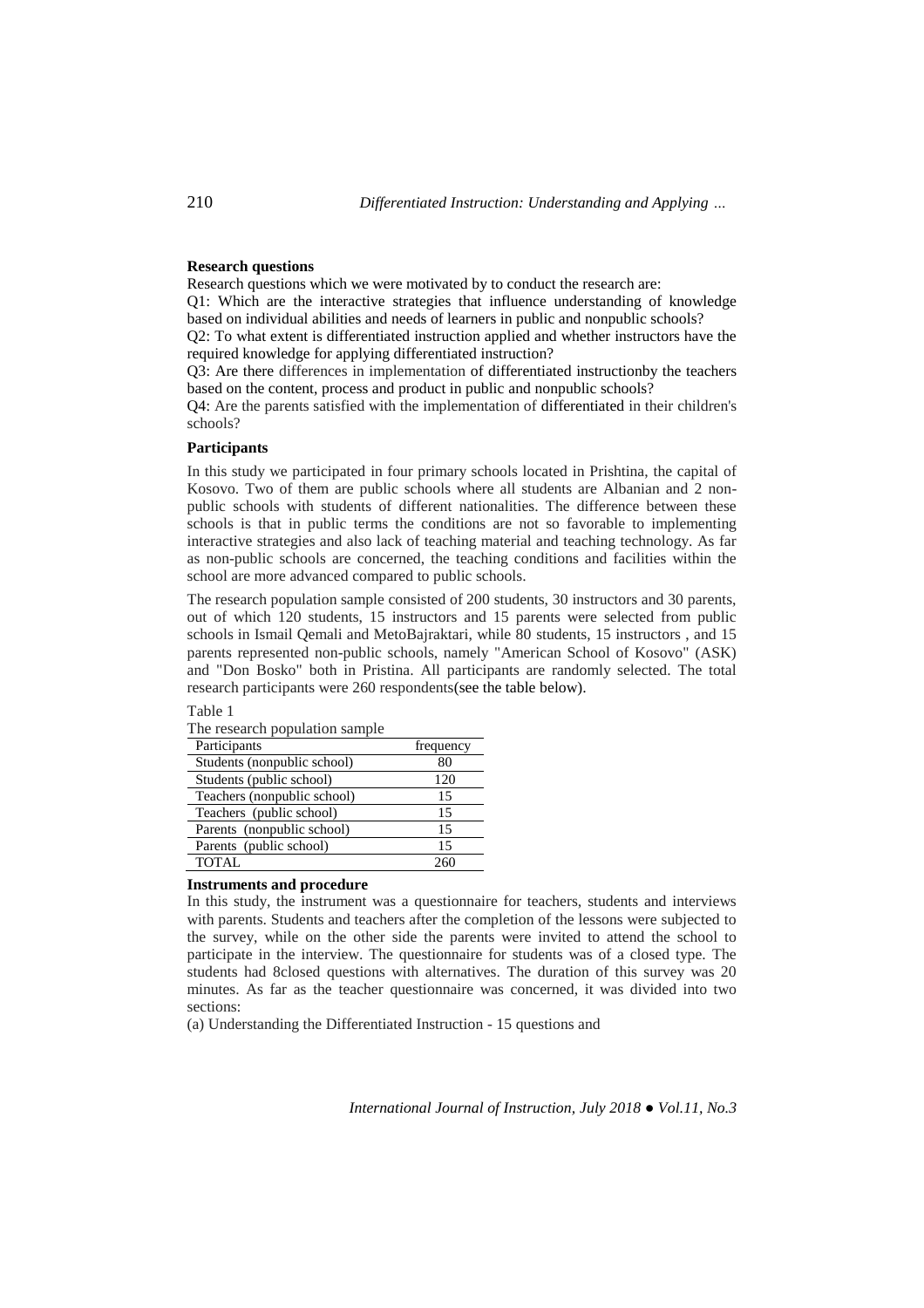# (b) Implementing Differentiated Instruction -15 questions.

Survey questions were of type closed in each section. The length of the survey was about 1 hour. Parents' interviews took place in their children's school premises. Parents were asked to be honest in their responses. The interview was individual, oraly and at the same time the responses that we noted in the interview protocol were taken. The interview had 5 open questions and lasted 15 minutes with each parent.

Some questions selected from survey with students and teachers, as well as interviews with parents, are presented below.

# **FINDINGS**

# **The results of the survey with students**

The questionnaire enabled us to understand which interactive strategies are used by instructors in search for finding the most effective ways for the students to express their knowledge and understanding based on their abilities, needs, and interests, and specific learning style of each learner. The results of the students responses to the question regarding the preferred forms of expression are as follows:

Table 2

Preferred forms of expression amongst learners –nonpublicand public schools Group Written Through in-class Discussion Essay Not

|                           | Group | Written | Through in-class | Discussion | Essay  | Not       |
|---------------------------|-------|---------|------------------|------------|--------|-----------|
|                           | work  | test    | performance      |            |        | responded |
| Non public school         | 5%    | 5%      | 12.50%           | 55%        | 12.50% | 10%       |
|                           | 0%    | 27.50%  | 52%              | 10.50%     | 7.50%  | 2.50%     |
| Public school             | 6.66% | 10%     | 18.34%           | 55%        | 10%    | 0%        |
|                           | 10%   | 25%     | 13.34%           | 45%        | 5%     | 1.66%     |
| Mean                      | 5.42% | 16.88%  | 24.05%           | 41.38%     | 8.75%  | 3.54%     |
| Median                    | 5.83% | 17.50%  | 15.84%           | 50.00%     | 8.75%  | 2.08%     |
| <b>Standard Deviation</b> | 0.036 | 0.095   | 0.162            | 0.182      | 0.027  | 0.0383    |

Referring to the results presented on table 2, it is observed that in all schools the majority of learners have opted for different methods. However, compared to essay writing and written test (M=8.75%; M=16.88% and SD=0.027; SD=0.095), the most preferred method is discussion which motivates learners to develop their critical thinking through various discussions in the class (M=41.38% and SD=0.182).

The data collected on the question related to how active they are in class is presented below:

#### Table 3

In class learner activity – nonpublicand public schools

|                           | Always | Often  | Sometimes |
|---------------------------|--------|--------|-----------|
| Non public school         | 70%    | 17.50% | 12.50%    |
|                           | 65%    | 20%    | 15%       |
| Public school             | 68.34% | 28.33% | 3.33%     |
|                           | 63.34% | 23.33% | 13.33%    |
| Mean                      | 66.67% | 22.29% | 11.04%    |
| Median                    | 66.67% | 21.67% | 12.92%    |
| <b>Standard Deviation</b> | 0.026  | 0.040  | 0.045     |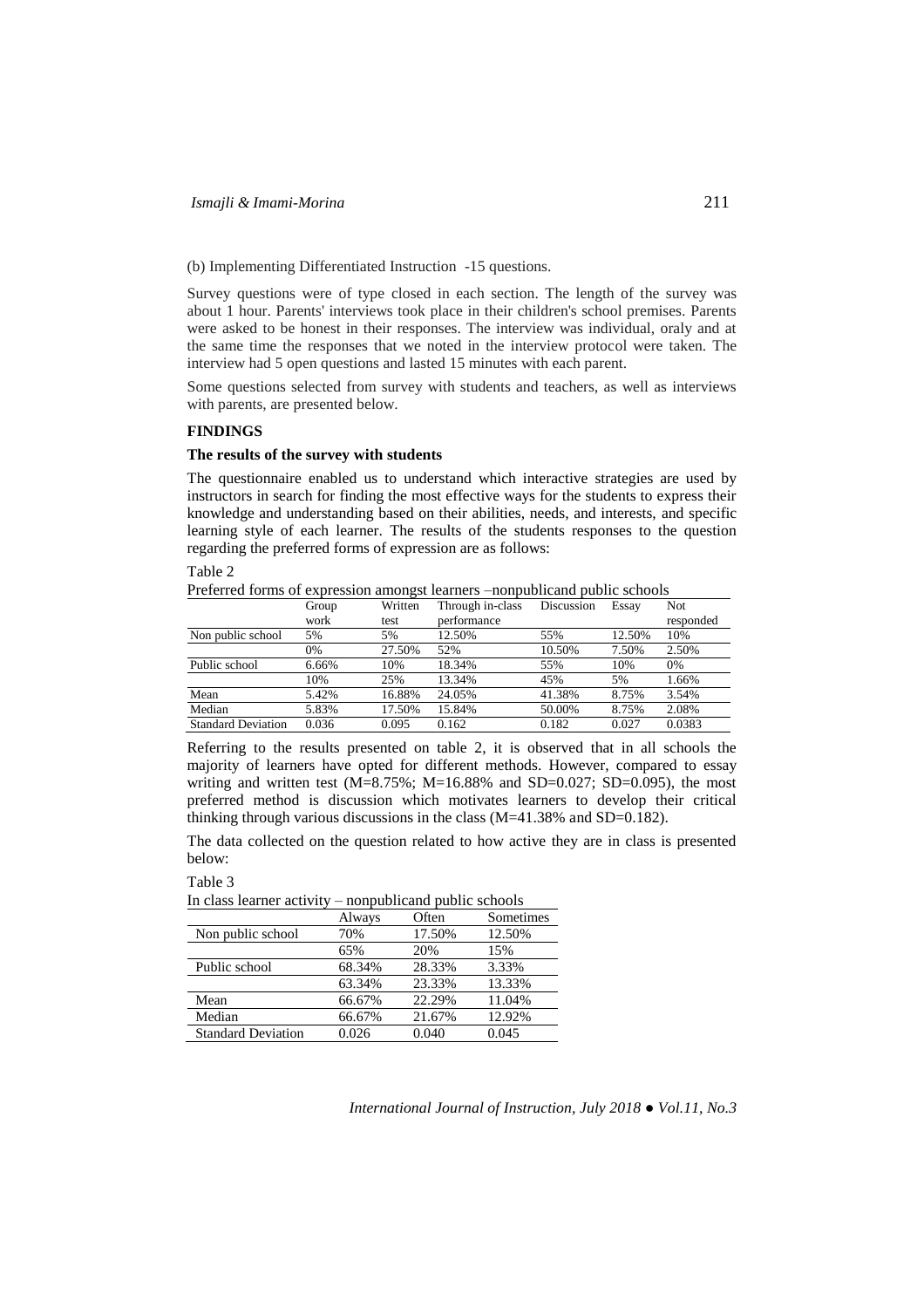Based on the data on the table presented above, it is ascertained that learners who have greater inclusion in different activities are those from nonpublic schools, namely *ASK* in which 70% of learners are always active. Nevertheless, it is observed that even though there is considerable in class inclusion of learners in all schools, still this does not conform to differentiated instruction in which each learner should be engaged in classroom activities  $(M=66.67\%$  and SD= 0.026). The data on the preferred form of work are as follows:

## Table 4

The forms of work preferred by learners – nonpublicand public schools

|                           | Individual | Pair   | Group  | Depends on the type of learning |
|---------------------------|------------|--------|--------|---------------------------------|
| Non public school         | 15%        | 45%    | 37.50% | 2.50%                           |
|                           | 17.50%     | 42.50% | 35%    | 5%                              |
| Public school             | 21.67%     | 23.33% | 53.33% | 1.67%                           |
|                           | 15%        | 25%    | 51.67% | 8.33%                           |
| Mean                      | 17.29%     | 33.96% | 44.38% | 4.38%                           |
| Median                    | 16.25%     | 33.75% | 44.59% | 3.75%                           |
| <b>Standard Deviation</b> | 0.027      | 0.098  | 0.081  | 0.025                           |

It can be ascertained from the data on table 4 that the learners of the schools that participated in the research prefer different forms of work based on their learning styles. What can also be observed is the fact that while in public schools around 50% of learners like working in larger groups, in nonpublic schools greater percentage of learners (about 45%) opt for pair work (M= 44.38% and SD=0.081). Based on these data we consider that instructors should adjust their activities to different forms of work depending on the preferences of their learners.

Considerable data obtained from learners regarding the question related to the instructors' clarity in issuing instructions are presented below:

#### Table 5

Instructors' clarity in issuing instructions –nonpublicand public schools

|                          |               |               |        | Always Almost always Sometimes Depending on the instructor Not clear |       |
|--------------------------|---------------|---------------|--------|----------------------------------------------------------------------|-------|
| Non public school        | 62.50% 17.50% |               | 12.50% | 7.50%                                                                | 0%    |
|                          | 65%           | 15%           | 10%    | 10%                                                                  | 0%    |
| Public school            | 75%           | 13.34%        | 8.33%  | 3.33%                                                                | 0%    |
|                          |               | 66.67% 11.67% | 11.66% | 6.66%                                                                | 3.34% |
| Mean                     |               | 67.29% 14.38% | 10.62% | 6.87%                                                                | 0.84% |
| Median                   |               | 65.84% 14.17% | 10.83% | 7.08%                                                                | 0.00% |
| Standard Deviation 0.046 |               | 0.021         | 0.016  | 0.023                                                                | 0.014 |

From the data obtained in public and nonpublic schools it is ascertained that although over 60% of learners declared that instructions are very clear, nevertheless there are 12.5% of learners in non publicschool who understand their instructors sometimes, as well as 3.33% of learners in public school who never understand their instructors in class (M=6.87% and SD=0.023. Based on the results it is observed that a considerable number of learners are neglected. This leads to the conclusion that differentiated instruction has not yet been given due consideration in our schools.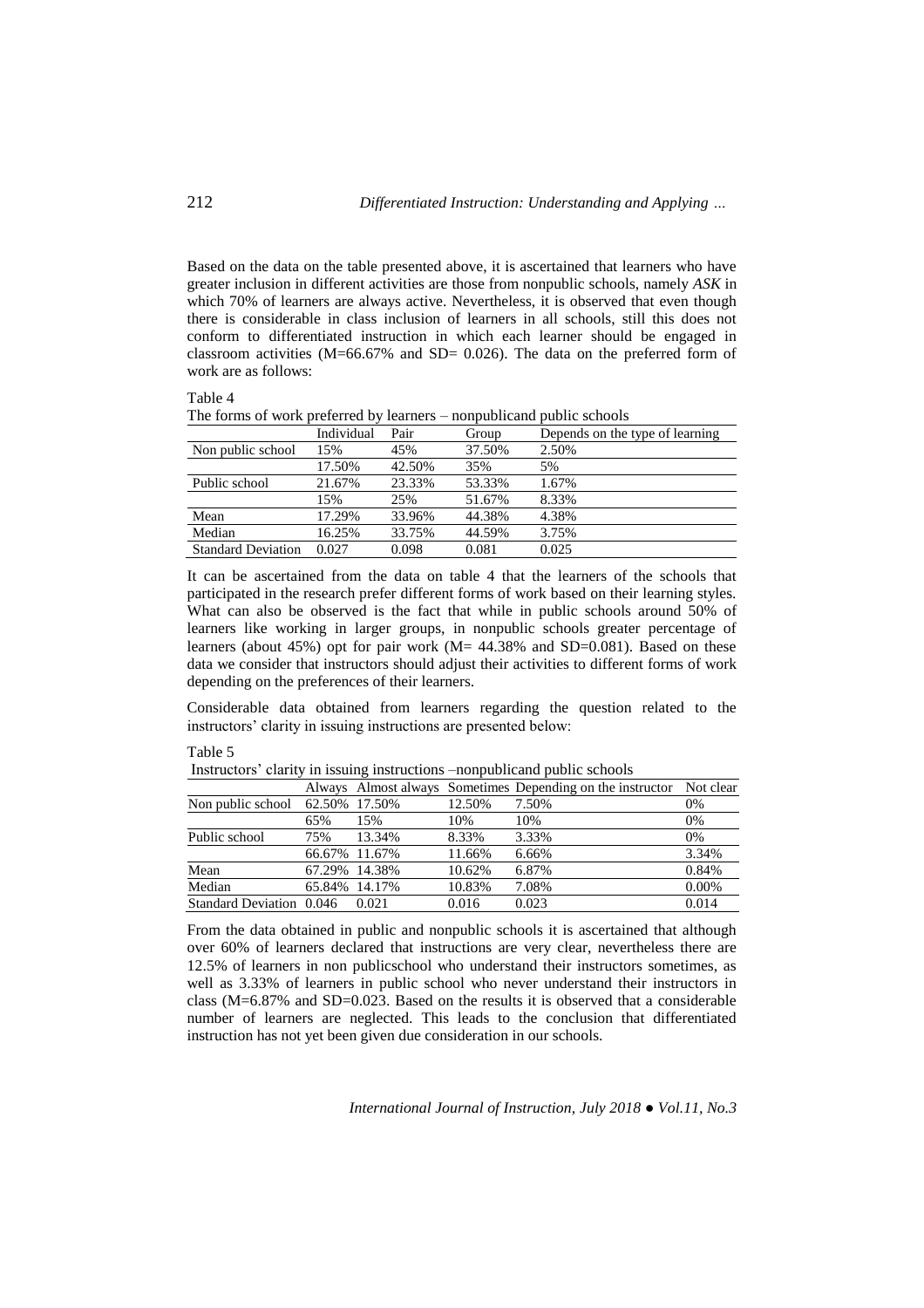#### **The results from the survey with instructors**

The questionnaire for instructors consisted of two parts: the first part concerned the understanding of differentiated instruction, whereas the second part was related to its application. Both parts of the questionnaire consisted of six questions which comprised the key elements of differentiated instruction: learners' interests, evaluation, lesson planning, the content, the process, and the results.

# Graphic 1

The differences among teachers in understanding of differentiated instruction



Based on the results, it can be stated that 40.62% of instructors do not consider prior information on learners' interests so important, 30% of them do not value the importance of the fact that evaluation of learners should be based on the adjustment of instruction to individual abilities of each learner. In addition, 27.50% do not think that lesson planning based on learners' interests is very important, 12.50% do not see adjustment of curriculum to differentiated instruction very important. On the other hand, 4.76% of instructors consider that knowledge of the whole process to be undergone in order to apply differentiated instructions very important, whereas 14.29% of them understand that learners should be provided different forms of expression in order to achieve the best possible results. They pay more attention to the content of knowledge and less to the learners' interests. As thedata obtained shows, the Mean score and Standard Deviation of "very important" M= 70.62%; SD=0.096 is higher than "important" 26.77%; SD=0.082.

The second part of the questionnaire for instructors, apart from knowledge and understanding that instructors have with regard to differentiated instruction, also shows the extent to which they are capable of applying it in the school they work(see the table below).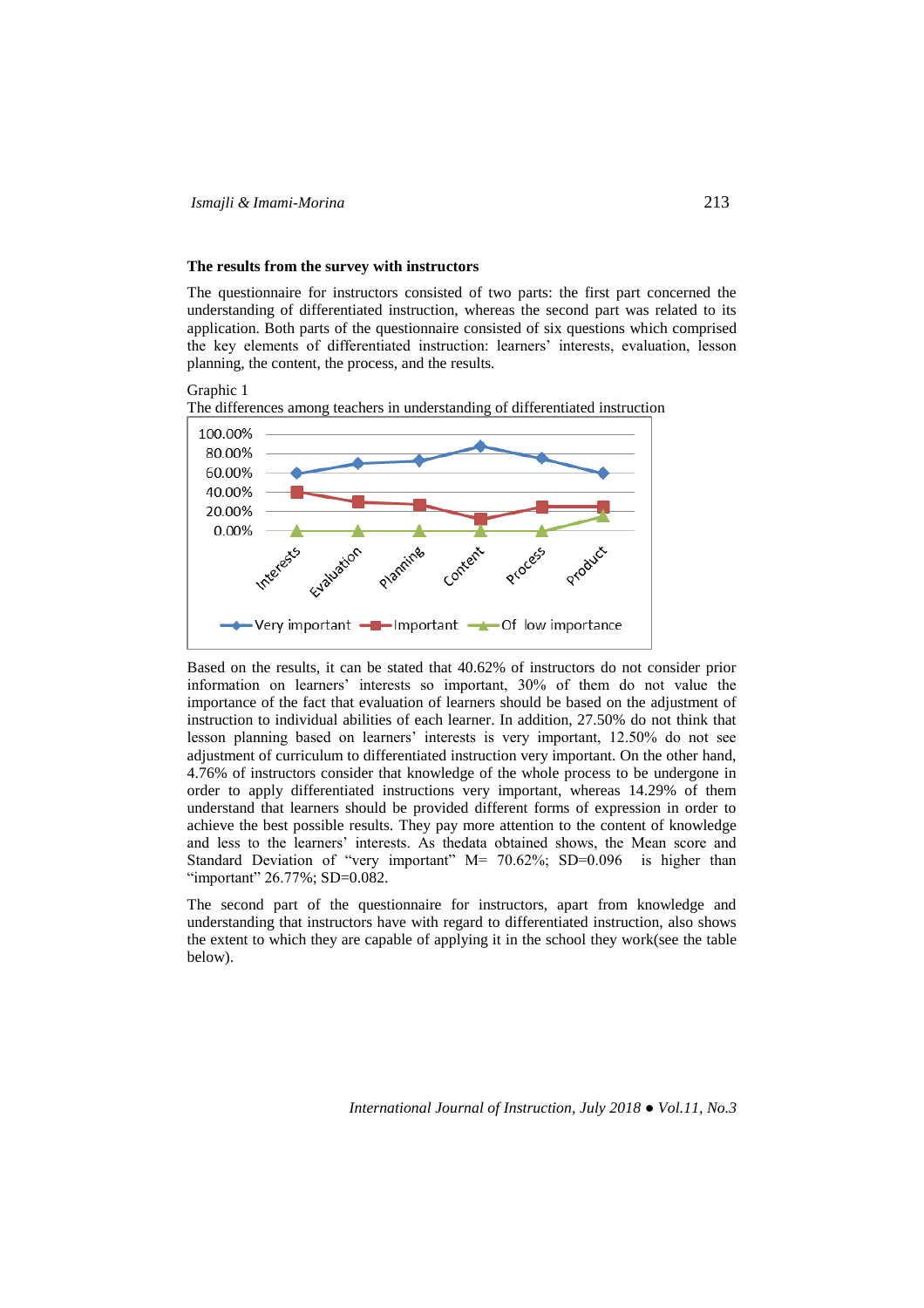| Table 6                                      |        |       |
|----------------------------------------------|--------|-------|
| Implementation of differentiated instruction |        |       |
|                                              | Always | Often |

|                    | Always | Often  | Sometimes |
|--------------------|--------|--------|-----------|
| <b>Interests</b>   | 68.12% | 21.87% | 10%       |
| Evaluation         | 60%    | 20%    | 20%       |
| Planning           | 70%    | 20%    | 10%       |
| Content            | 77.50% | 12.50% | 12%       |
| Process            | 69.17% | 18.83% | 10%       |
| Product            | 71.25% | 15.75% | 5%        |
| Mean               | 69.34% | 18.16% | 11.17%    |
| Median             | 69.59% | 19.42% | 10.00%    |
| Standard deviation | 0.051  | 0.031  | 0.044     |

Based on the results presented on table 6, it is ascertained that about 70% of instructors apply differentiated instruction based on its key elements, whereas almost 20% of them apply it often, although not all the time, while 10% of instructors sometimes apply differentiated instruction. It can also be observed that the instructors of nonpublic schools that participated in the research are provided sufficient didactic conditions for the implementation of differentiated instruction. The Mean score of "always" is M= 69.34% and SD=0.051 is higher than "often" M=18.16% and SD=0.031. Differentiated instruction can be easily implemented if all the instructors identify their learners' preferences aiming at applying interactive strategies that suit unique needs of learners. In order to achieve this, well-prepared, creative teachers are required.

The data from Graphic below above reveal the extent of application of differentiated instruction in public and nonpublic primary schools.

Graphic 2

The differences among teachersin implementationof differentiated instruction in public and nonpublic schools



The results presented in Graphic 2, show that there are far less visible differences among teachers (public and non public school) in implementation of content, process and product during the differentiated instruction. The instructors do not possess satisfactory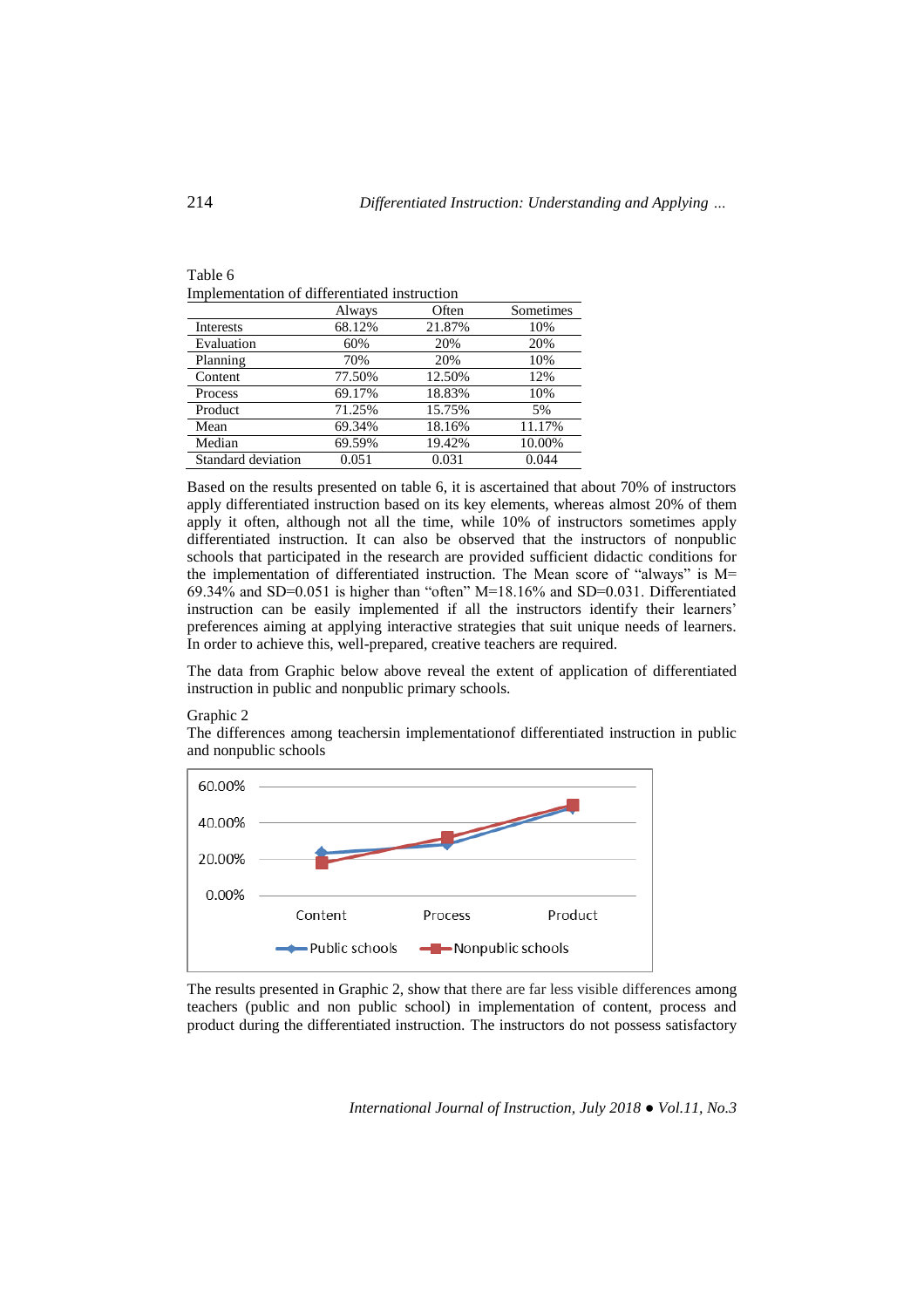knowledge regarding the importance of differentiated instruction. Teacherspay more attention to the product and less to the content and process of differentiated instruction. Undoubtedly this is education system deficiency since to date there has not been any specific training regarding professional development of instructors in implementing differentiated instruction.

#### **DISCUSSION**

The parents' responses are categorized into two groups:

*a. Parents satisfied with the implementation of differentiated approach towards their child.* The majority of parents in nonpublic schools responded that in school their child is continuously motivated, does assignments regularly, most of it in the classroom, while they are less loaded at home. Parents also consider that their cooperation with the instructors with regard to identifying their child's learning abilities and styles is at relatively good level. They are aware that differentiated instruction should be applied much more in school. However, they consider that parents should contribute more for the implementation of differentiated instruction for the first input given to the instructor in identifying the interests, levels, and learning styles should come from them. Standard procedures of most classrooms dictate parents' knowledge of class rules procedures (Roberts, J.L.&Inman, T.F. , 2007) Parents are the ones who know their child best and are aware of the possible learning difficulties they may have.

*b. Parents that are not satisfied with the level of implementation of differentiated instruction in the classroom.* A considerable number of parents whose children attend public schools declared that they continuously help their children with homework assignments. This result shows the lack of inclusion of all learners in the classroom, since homework that is assigned to them by the instructors is the part in which learners reflect about what they have learnt in the class. Due to great number of learners in the class, instructors cannot deal with each learner individually; consequently parents have to spend relatively long time at home with their children until the desired success is achieved. Parents are an additional recourse and they support teacher`s efforts to differentiate instruction(Fox, J.& Hoffman ,W., 2011) and demand improvement in work conditions and the environment in which their children are studying. They also insist in the reduction of learner number in classes and inclusion of all children in the learning process regardless of their interests or level. They demand that all learners be included and individually approached until the required success is achieved.

# **CONCLUSION AND RECOMMENDATIONS**

Based on the research findings it can be concluded that student prefer different ways and forms of learning to meet their needs. They are active and show readiness to engage in classroom activities. The students also expressed the understanding of knowledge highly dependent on the clarity of the teacher's explanation.Compared to teaching methods in the past, today in many schools a number of interactive methods such as: active learning, class discussion, group work, issuing required instructions are used. These learning strategies place the learner in the center and are welcomed by learners who prefer active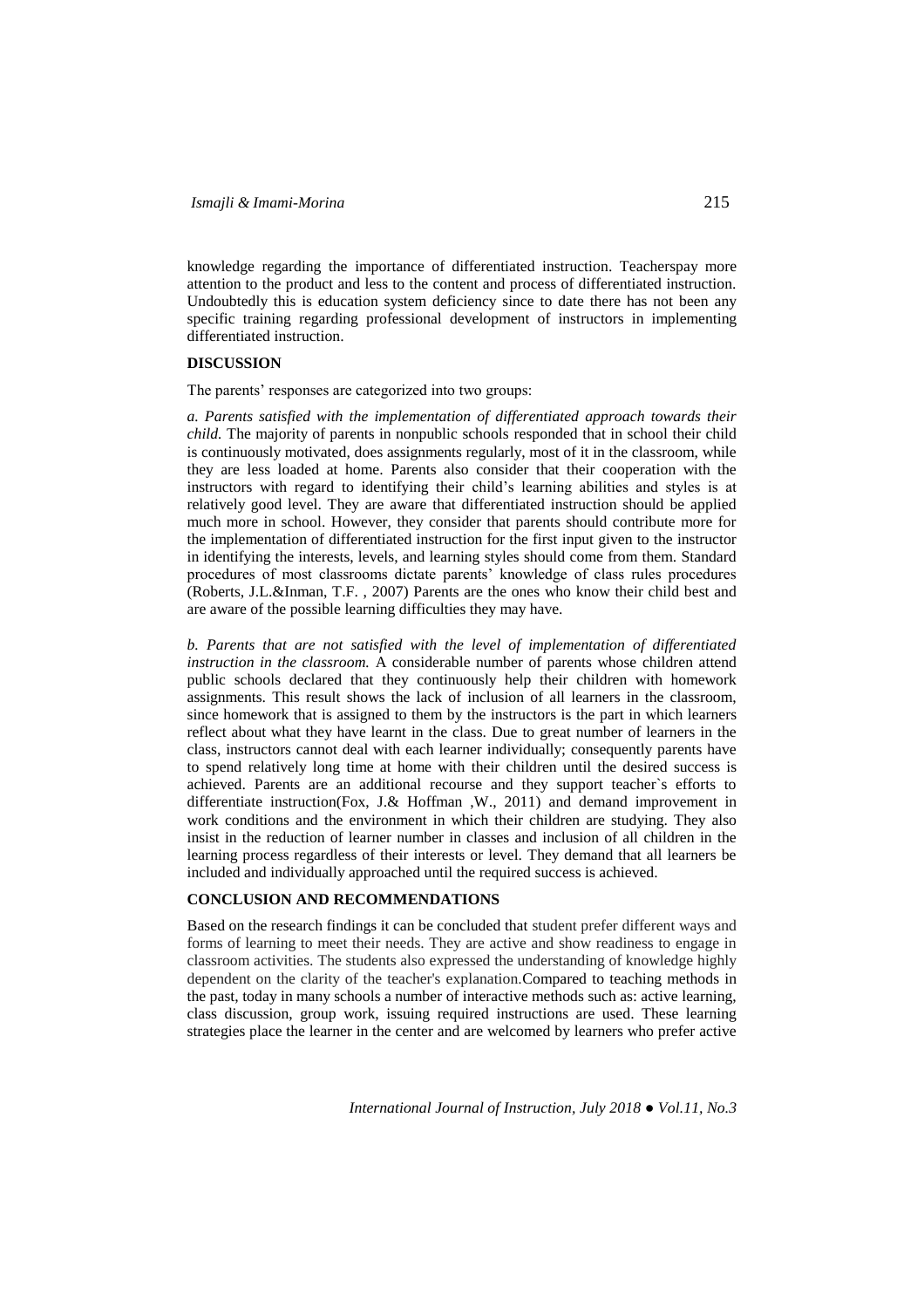learning. Opportunities provided to learners to express their knowledge are vast; however, evaluation remains a challenge for instructors since they do not know how to organize differentiated instruction. Also, it can be concluded that there are far less visible differences between public and nonpublic schools in implementation of differentiated teaching based on the content, process and product for each student.Teachers pay more attention to the product and less the content and the differentiated learning process. In all schools this concept needs to be developed and applied since it provides opportunities for learners to give their best taking into consideration their interests, abilities, and learning styles.

Instructors do not have sufficient knowledge regarding differentiated instruction to be able to implement it successfully in the classroom. The main reason that differentiated instruction is not implemented efficaciously is instructors' professional unpreparedness, lack of adequate conditions that school offers as well as the great number of learners in classes, especially in public schools.

Parents support the idea of implementing differentiated teaching and that this type of learning should be widely applied in primary schools. When cooperation with parents is concerned, in order that differentiated instruction is efficacious, parents find it hard to accept or to identify the child's particular interest or ability making it difficult for instructors to get to know the learners.

Considering the responses given in the survey, it can also be concluded that a considerable number of instructors do not have a clear understanding regarding the design of a curriculum and syllabus to address differentiated needs of learners.

The following recommendations derive from the research findings and from the conclusions presented above:

- instructors should be trained in lesson planning taking into consideration individual development of each learner;
- effective strategies that enable understanding of knowledge in matching the instruction with learners' personal interests and abilities should be applied, as well as cooperate with learners' parents in order to get an in-depth knowledge about their learners.

In conclusion, it must be emphasized that differentiated instruction through interactive strategies provides opportunities for transition from traditional knowledge acquisition to active learning process. Each new didactic solution that improves the quality of teaching fulfilling individual learner's needs increases the chances for promotion of individual abilities in learning, motivating at the same time a qualitative pedagogical solution.

# **REFERENCES**

Anderson T. R. & Schonborn K. J. (2008). *Bridging The Educational Research-Teaching Practice Gap: Conceptual understanting, Part 1: The multifaceted nature of expert knowledge,.* Biochemistri and Molecular Biology Education 36 (4).

Anderson, K. M. (2007). Differentiating Instruction ti Include All Students. *Preventing School Failure* , 51-53.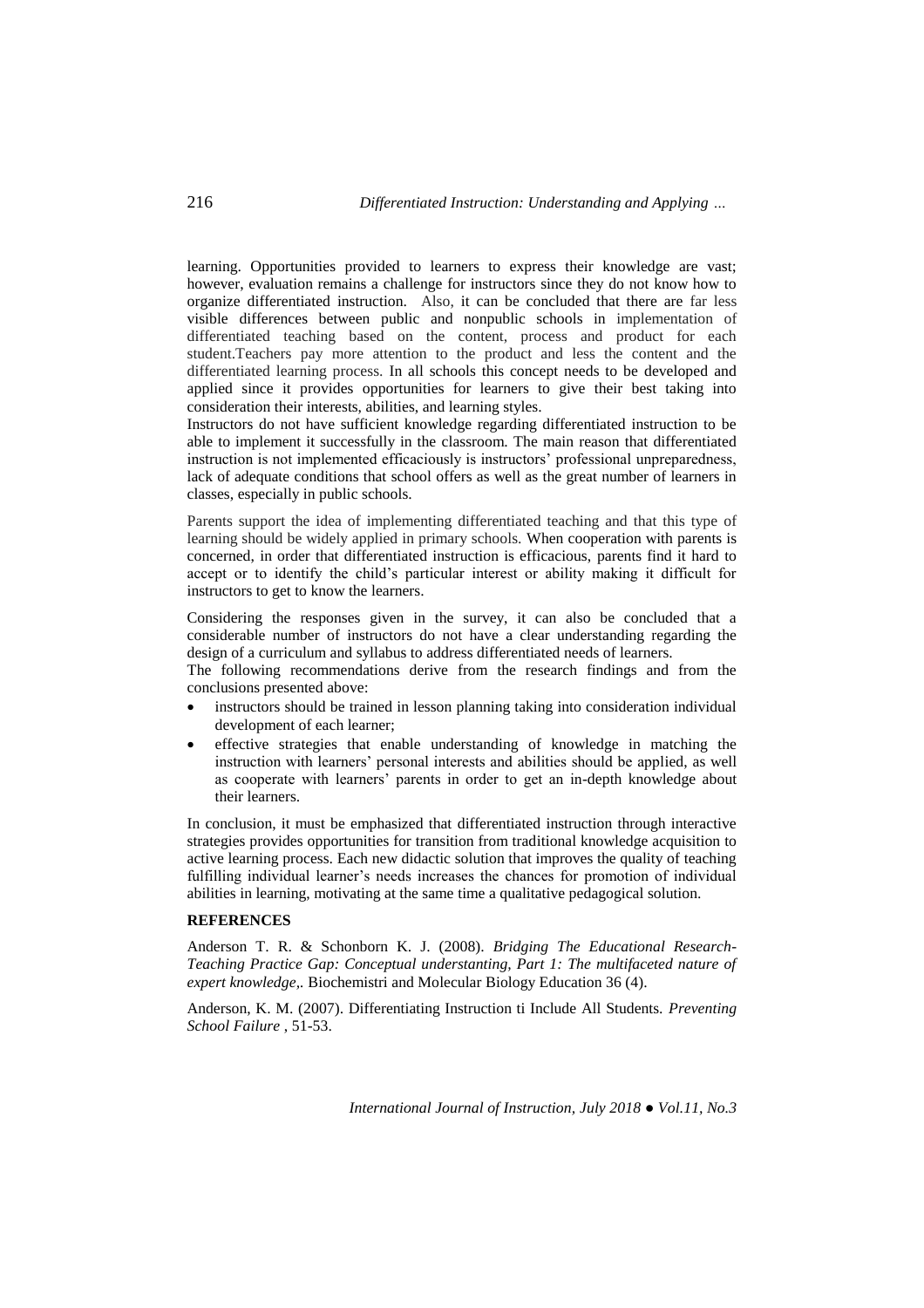Creswell, J. W. (2009). *Research Design: Qualitative, Quantitative, and Mixed Methods Approaches*. California: SAGE Publications, Inc., 207

Ellis, E., Gable, R. A., Gregg, M. & Rock, M. L. (2008). *Ellis, E., Gable, R. A., Gregg, M. & Rock REACH: A Framework for Differentiating Classroom Instruction. Education and Talent Development: Examining Differentiated Instruction.* UNCG.

Fox, J. & Hoffman, W. (2011). *The Differentiated Instruction Book of Lists.* San Francisko: Fox, J.& Hoffman ,W. (2011). The Differentiated Instruction Book of Lists. Jossey-Bass. San Francisko, 105.

Jackson, A., & Davis, G. (2000). *Educating Adolescents in the 21st Century. .* New York:: Teachers College Press.

Kusuma- Powell, O. & Powell, W. (2004). *Differentiation: Operationalizing Inclusion. Paper presented at EARCOS Weekend Workshop.* International Scjool of Kuala Lumpur Malaysia.

Marcia L. Rock, Madeleine Gregg, Edwin Ellis, and Robert A. Gable. (n.d.). *A framework for differentiating classroom*. Retrieved July 12, 2017, from https://libres.uncg.edu: https://libres.uncg.edu/ir/uncg/f/M\_Rock\_REACH\_2008.pdf

Marsh, C. (1994). *Kurrikulum-temeljni pojmovi.* Zagreb: Educa.

Mest. (2016, Aug). *http://masht.rks-gov.net*. Retrieved May 10, 2017, from http://masht.rks-gov.net: http://masht.rks-gov.net/uploads/2017/02/korniza-kurrikularefinale.pdf

MEST. (2012, October 08). *Kosovo Curriculum Framework.* Retrieved April 05, 2017, from https://masht.rks-gov.net: https://masht.rks-gov.net/uploads/2015/10/ang-working-2-masht.pdf

Munro, J. (n.d.). *Effective strategies for implementing differentiated instruction* . Retrieved June 15, 2017, from http://research.acer.edu.au: http://research.acer.edu.au/cgi/viewcontent.cgi?article=1144&context=research\_confere nce

NMSA. (1995). *This We Believe: Developmentally Responsive Middle Level Schools.* Columbus, Ohio: Columbus, Ohio: NMSA.

Powell, W. & Kusuma- Powell, O. (2012). *Making the Difference: Differentiation in International Schools.* Nwe York: Preventing School Failure.

Roberts, J. L. &Inman, T. F. (2007). *Strategies for Differentiating Instruction: Best Practices for the Classroom.* Prufrock. Press Inc., 20.

Rothstein Fisch, C. & Trumbull, E. (2008). *Managing Diverse Classrooms: How to Build on Students' Cultural Strengths.* Alexandria: VA: Association for Supervision and Curriculum Development.